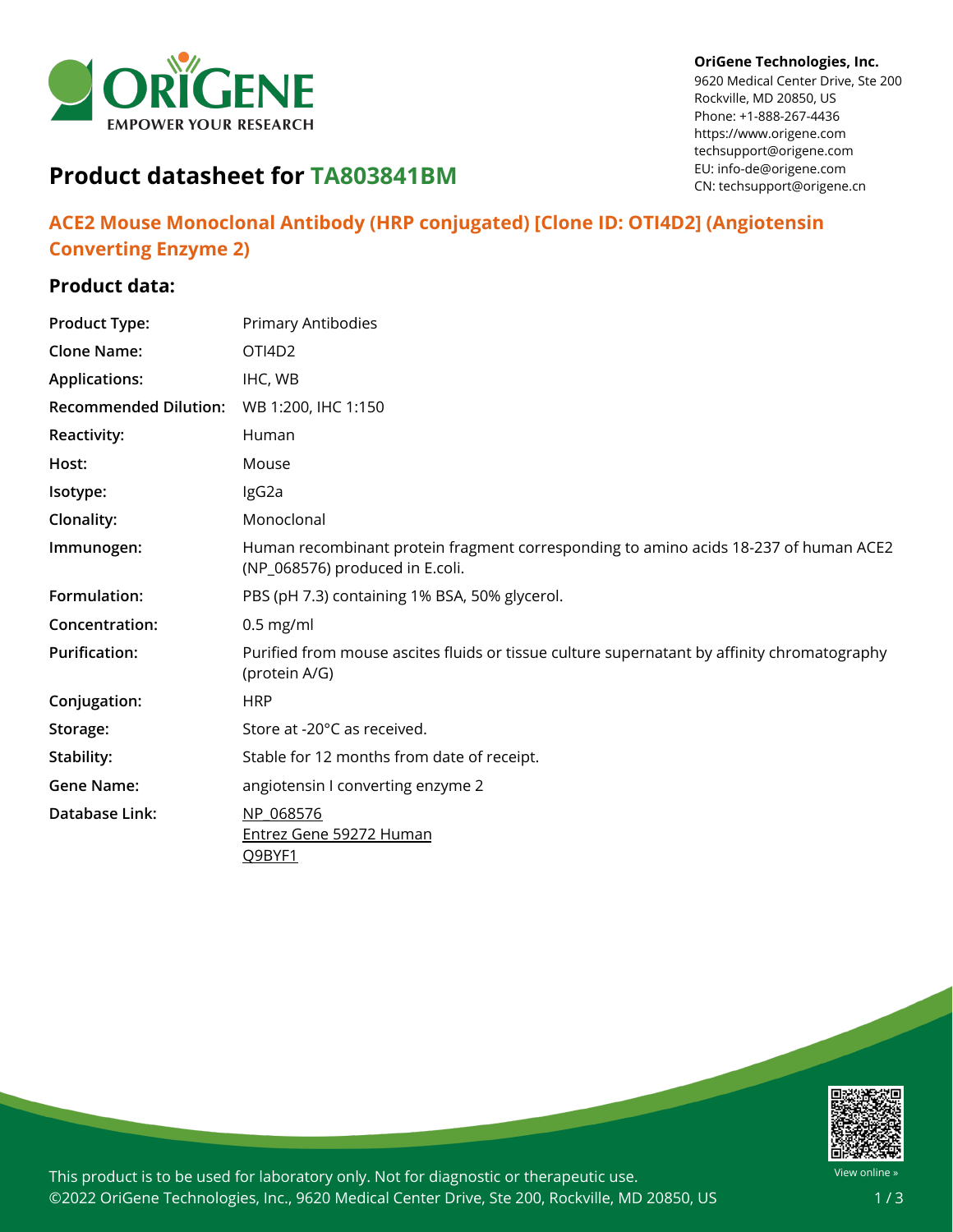| ORIGENE                  | ACE2 Mouse Monoclonal Antibody (HRP conjugated) [Clone ID: OTI4D2] (Angiotensin Converting<br>Enzyme 2) - TA803841BM                                                                                                                                                                                                                                                                                                                                                                                                                                                                                                                                                                                      |
|--------------------------|-----------------------------------------------------------------------------------------------------------------------------------------------------------------------------------------------------------------------------------------------------------------------------------------------------------------------------------------------------------------------------------------------------------------------------------------------------------------------------------------------------------------------------------------------------------------------------------------------------------------------------------------------------------------------------------------------------------|
| Background:              | The protein encoded by this gene belongs to the angiotensin-converting enzyme family of<br>dipeptidyl carboxydipeptidases and has considerable homology to human angiotensin 1<br>converting enzyme. This secreted protein catalyzes the cleavage of angiotensin I into<br>angiotensin 1-9, and angiotensin II into the vasodilator angiotensin 1-7. The organ- and cell-<br>specific expression of this gene suggests that it may play a role in the regulation of<br>cardiovascular and renal function, as well as fertility. In addition, the encoded protein is a<br>functional receptor for the spike glycoprotein of the human coronaviruses SARS and HCoV-<br>NL63. [provided by RefSeq, Jul 2008] |
| Synonyms:                | <b>ACEH</b>                                                                                                                                                                                                                                                                                                                                                                                                                                                                                                                                                                                                                                                                                               |
| <b>Protein Families:</b> | Druggable Genome, Secreted Protein, Transmembrane                                                                                                                                                                                                                                                                                                                                                                                                                                                                                                                                                                                                                                                         |
| <b>Protein Pathways:</b> | Renin-angiotensin system                                                                                                                                                                                                                                                                                                                                                                                                                                                                                                                                                                                                                                                                                  |

### **Product images:**



HEK293T cells were transfected with the pCMV6- ENTRY control (Cat# [PS100001], Left lane) or pCMV6-ENTRY ACE2 (Cat# [RC208442], Right lane) cDNA for 48 hrs and lysed. Equivalent amounts of cell lysates (5 ug per lane) were separated by SDS-PAGE and immunoblotted with anti-ACE2 (Cat# [TA803841]). (1:500)



Immunohistochemical staining of paraffinembedded Carcinoma of Human lung tissue using anti-ACE2 mouse monoclonal antibody. (Heat-induced epitope retrieval by 1mM EDTA in 10mM Tris, pH8.5, 120°C for 3min, [TA803841])

This product is to be used for laboratory only. Not for diagnostic or therapeutic use. ©2022 OriGene Technologies, Inc., 9620 Medical Center Drive, Ste 200, Rockville, MD 20850, US